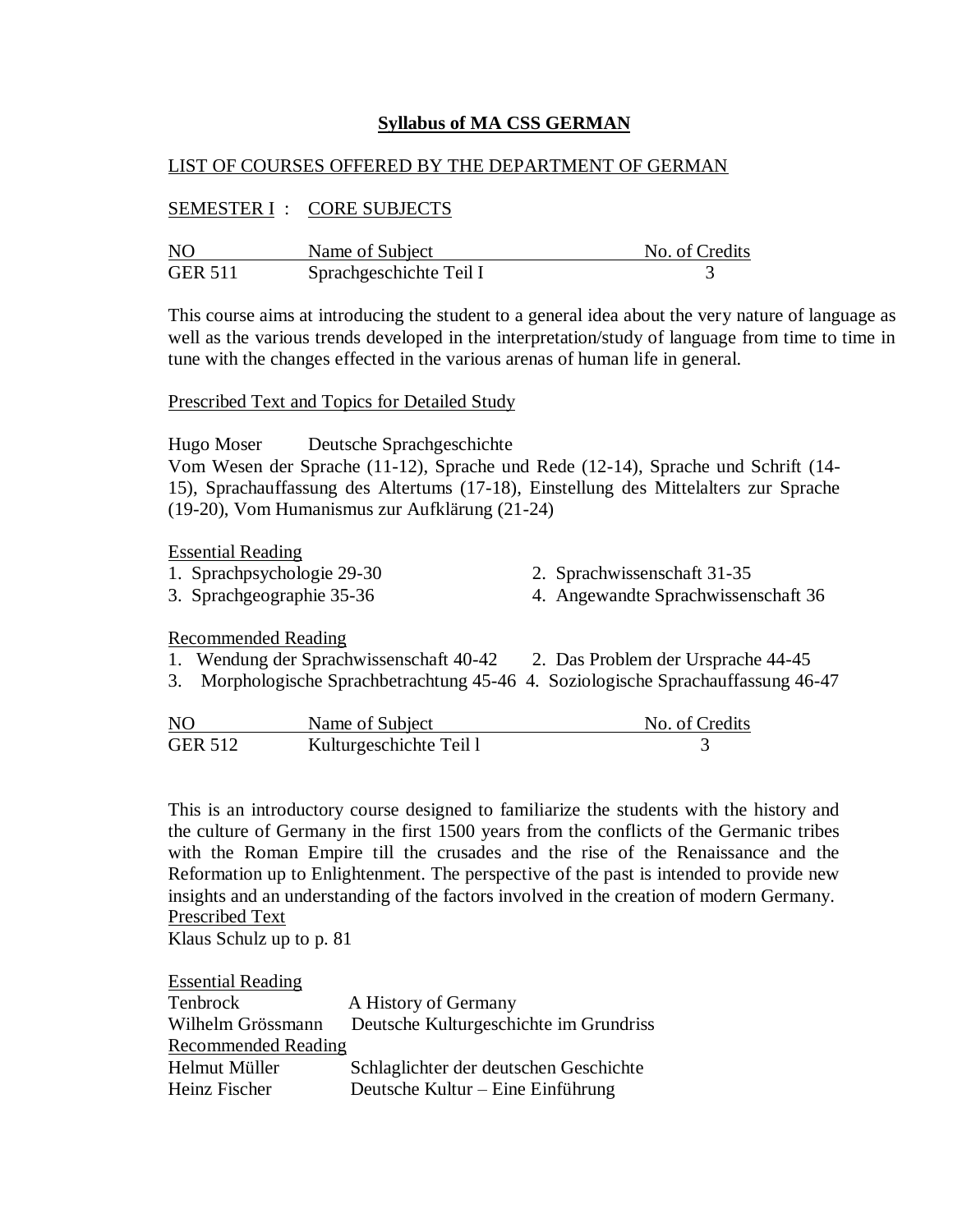| NO             | Name of Subject       | No. of Credits |
|----------------|-----------------------|----------------|
| <b>GER 513</b> | Sprache & Literatur I |                |

In German literature two of the most internationally renowned writers are the dramatist Bertolt Brecht and the novelist Anna Seghers. Both Brecht and Seghers were leading authors in the GDR where the theory of socialist realism was a fundamental principle. Brecht's epic theatre became a major influence on the Western theatre of the twentieth century while the works of Anna Seghers remain the best interpretation of socialist realism. By studying Brecht's plays and the novels of Seghers, the students are expected to grasp concepts such as Sozialistischen Realismus, Verfremdungseffekt, Episches Theater and Aristotelisches Theater. The course is intended to provide a deeper understanding of the development of Western theatre as well as the theory and practice of socialist realism.

| Prescribed Text       |                                      |
|-----------------------|--------------------------------------|
| <b>Bertolt Brecht</b> | Der Kaukasische Kreidekreis          |
| Anna Seghers          | Kleiner Bericht aus meiner Werkstatt |

Recommended Reading

#### Brecht

Mutter Courage, Leben des Galilei, Herr Puntila, Der gute Mensch von Sezuan, Die heilige Johanna, Die Dreigroschenoper, Die Massnahme, 3 Kurzgeschichten and 5 Gedichte

#### Anna Seghers

Der Aufstand der Fischer von St. Barbara, Das siebte Kreuz, Der Ausflug der toten Mädchen, Die Toten bleiben jung

| <b>Walter Hinck</b> | Von Heine zu Brecht                            |
|---------------------|------------------------------------------------|
| Henning Rischbieter | Brecht II                                      |
| Peter Demetz        | Brecht                                         |
| Marianne Kesting    | <b>Brecht</b>                                  |
| Valentin Merkelbach | Kontroverse Interpretationen Brechtscher Lyrik |
| Theo Buck           | Interpretationen zu Bertolt Brecht             |
| Anna Seghers        | Eine Biographie in Bildern                     |
|                     |                                                |

| N <sub>O</sub> | Name of Subject     | No. of Credits |
|----------------|---------------------|----------------|
| <b>GER 514</b> | Literaturgeschichte |                |

This course aims at introducing the student to the various significant movements in the history of German literature and literary creations. The post-war literature extends only up to the reunification of Germany and the focus is on West German Literature.

Text and Topics for Detailed Study Grabert und Mulot Geschichte der deutschen Literatur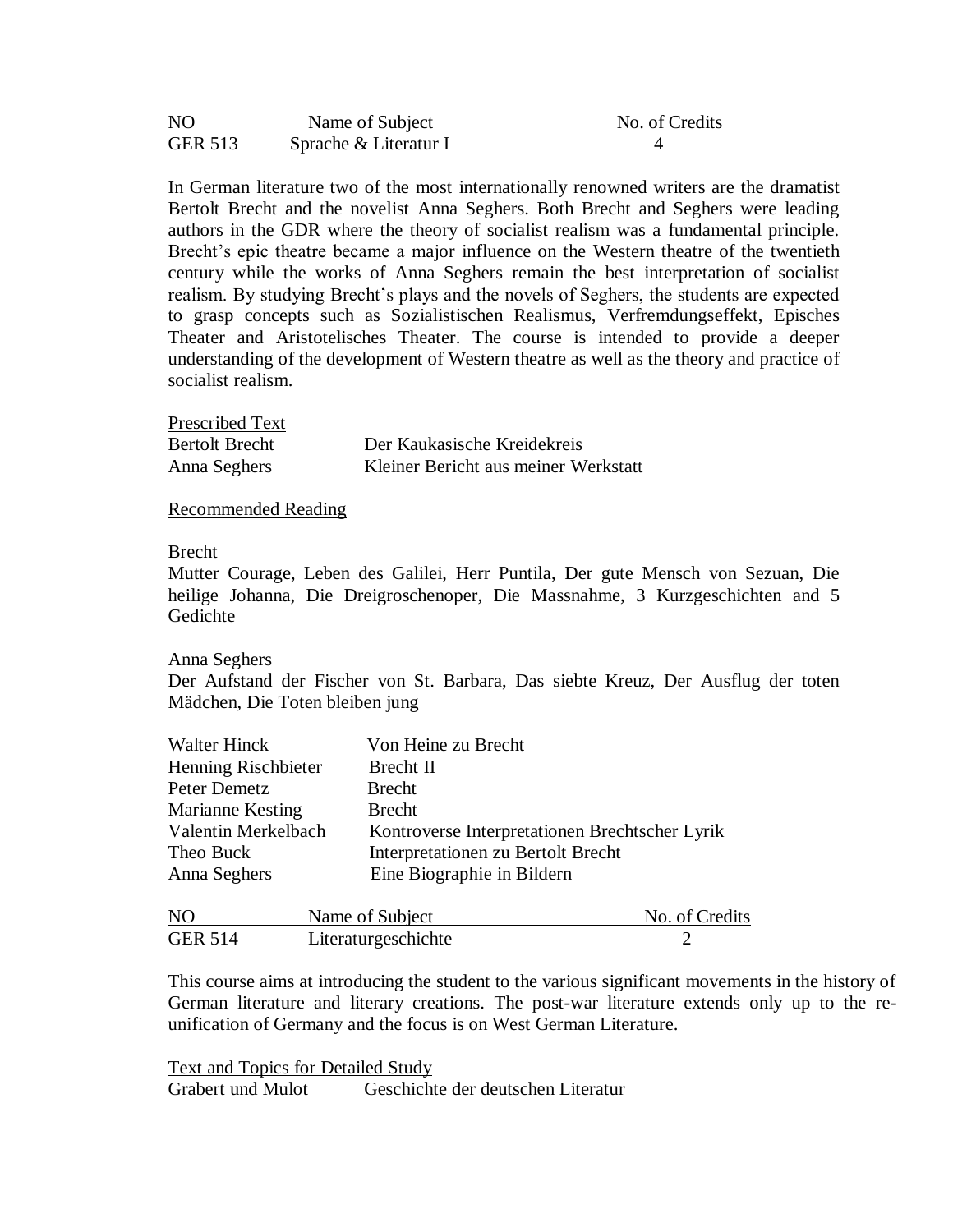Germanische Dichtung, Das Mittelalter, Junges Deutschland

Essential Reading Poetischer Realismus, Aufklärung, Sturm und Drang, Klassik und Romantik from the above text. Recommended Reading Das 19. Jahrhundert Das 20. Jahrhundert from the above text.

| N <sub>O</sub> | Name of Subject          | No. of Credits |
|----------------|--------------------------|----------------|
| <b>GER 515</b> | Sprache und Literatur II |                |

This course will introduce students to the methodology of the study of a specialized genre. The example selected is the short story, especially that of the postwar period of the literature of the ruins ( Trümmerliteratur ). The author chosen for this study is the Nobel Prize winner of 1972 Heinrich Bӧll.

Prescribed Text for Detailed Study

| Heinrich Böll | Wanderer, kommst du nach Spa |
|---------------|------------------------------|
| Heinrich Böll | Was ist Trümmerliteratur?    |

Recommended Reading

| Grabert und Mulot         | Geschichte der deutschen Literatur   |
|---------------------------|--------------------------------------|
| H. A. und E. Frenzel      | Daten deutscher Dichtung             |
| Gero von Wilpert          | Sachwörterbuch der Literatur         |
| <b>Balzer und Mertens</b> | Deutsche Literatur in Schlaglichtern |

## ELECTIVE SUBJECTS

| N <sub>O</sub> | Name of Subject                     | No. of Credits |
|----------------|-------------------------------------|----------------|
|                | GER 501 Introduction to Translation |                |

The course is intended to get an idea of contemporary Malayalam short stories to equip the student to appreciate contemporary German short stories from this perspective. The course also helps to get students acquainted with the technique of translating Indian literature into German and the problems involved in it.

Prescribed Text : Welche Farbe hat die Liebe? Collection of Malayalam short story translations in German – ed. by Fr. Dr. Mathew John Kokkat and Dr. Bernd Pflug. Any two short stories from the above collection.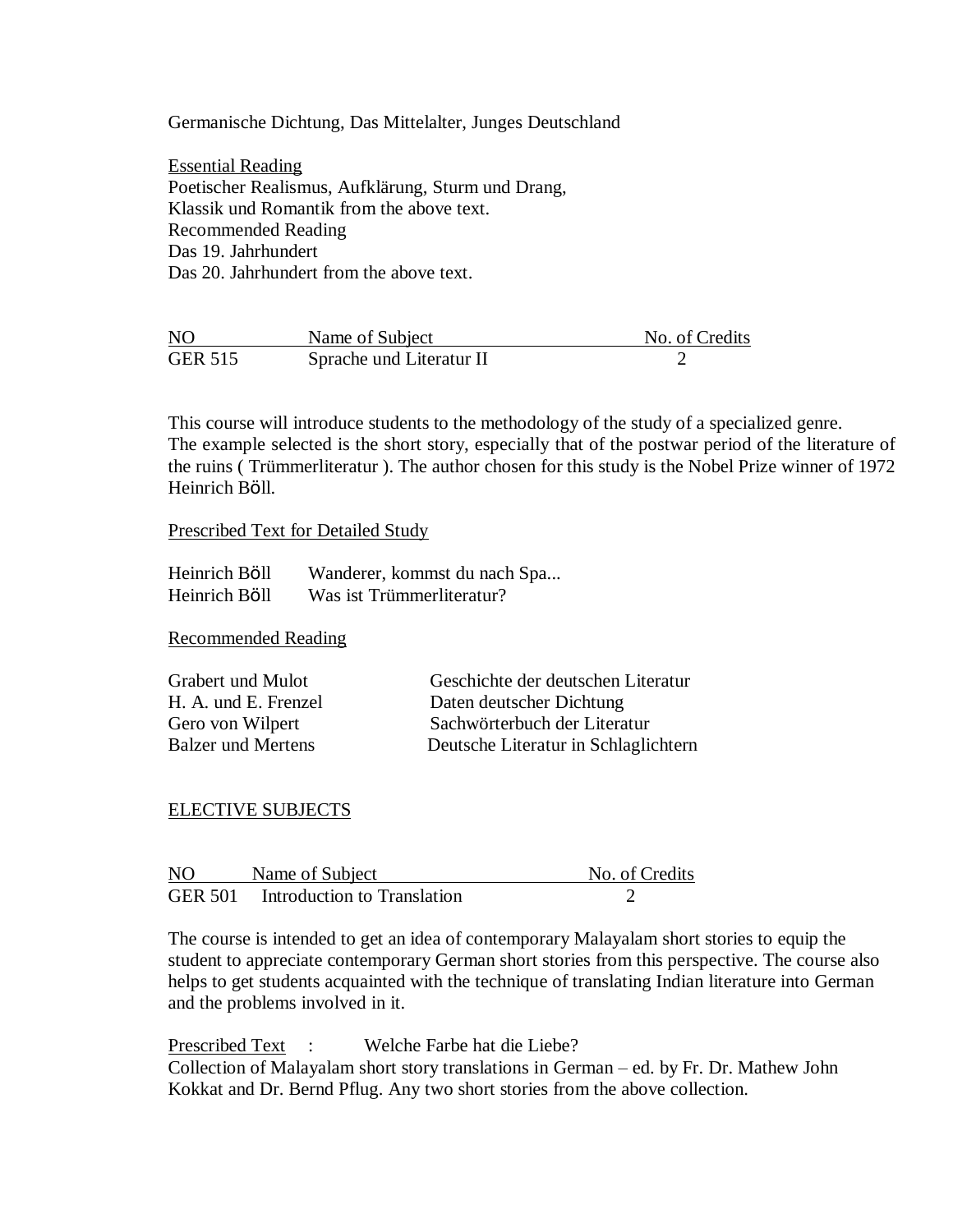Essential Reading Any two short stories from the above collection.

### Recommended Reading

The remaining stories are also recommended for reading.

| N()            | Name of Subject | No. of Credits |
|----------------|-----------------|----------------|
| <b>GER 502</b> | Translation     |                |

The course aims at equipping the student to translate materials from German into English and vice versa to cater to the growing needs of translation in today"s job market in the context of globalisation. The theoretical part would act as an aid to practise this in an updated manner. In order to practise translation from German into English and vice versa passages for this purpose can be selected from current magazines/newspapers/literary texts etc.

# Essential Reading

Michael Cronin. "Globalisation and the New Politics of Translation". *Translation and Globalisation,* p. 104-137.

## Recommended Reading

Michael Cronin. "Translation and Migration". *Translation and Identity,* p. 43-74

| N <sub>O</sub> | Name of Subject      | No.of Credits |
|----------------|----------------------|---------------|
| <b>GER 505</b> | Elementary Grammar & |               |
|                | Translation          |               |

# For students of other departments only

Students of this course will be introduced to the basic principles and grammar structures of the German language as well as the fundamental methodological concepts of translation. Texts will be selected from various fields such as science, tourism, history, philosophy, literature, etc. and are designed to provide a basic model for translation from German into different languages. Texts for Translation to be supplied from the department.

## Recommended Reading

- 1. Contemporary translation theories, Edwin Genztler  $-2<sup>nd</sup>$ . edition
- 2. Siting Translation : history, post-structuralism and the colonial context, Tejaswini Niranjana
- 3. Translation as Cultural Praxis : Goethe Society of India Jahrbuch
- 4. Translation Studies, Susan Bassnett
- 5. Introducing Translation Studies: Theories and Applications, Jeremy Mundy
- 6. Literary Translation : A Practical Guide, Clifford E. Landers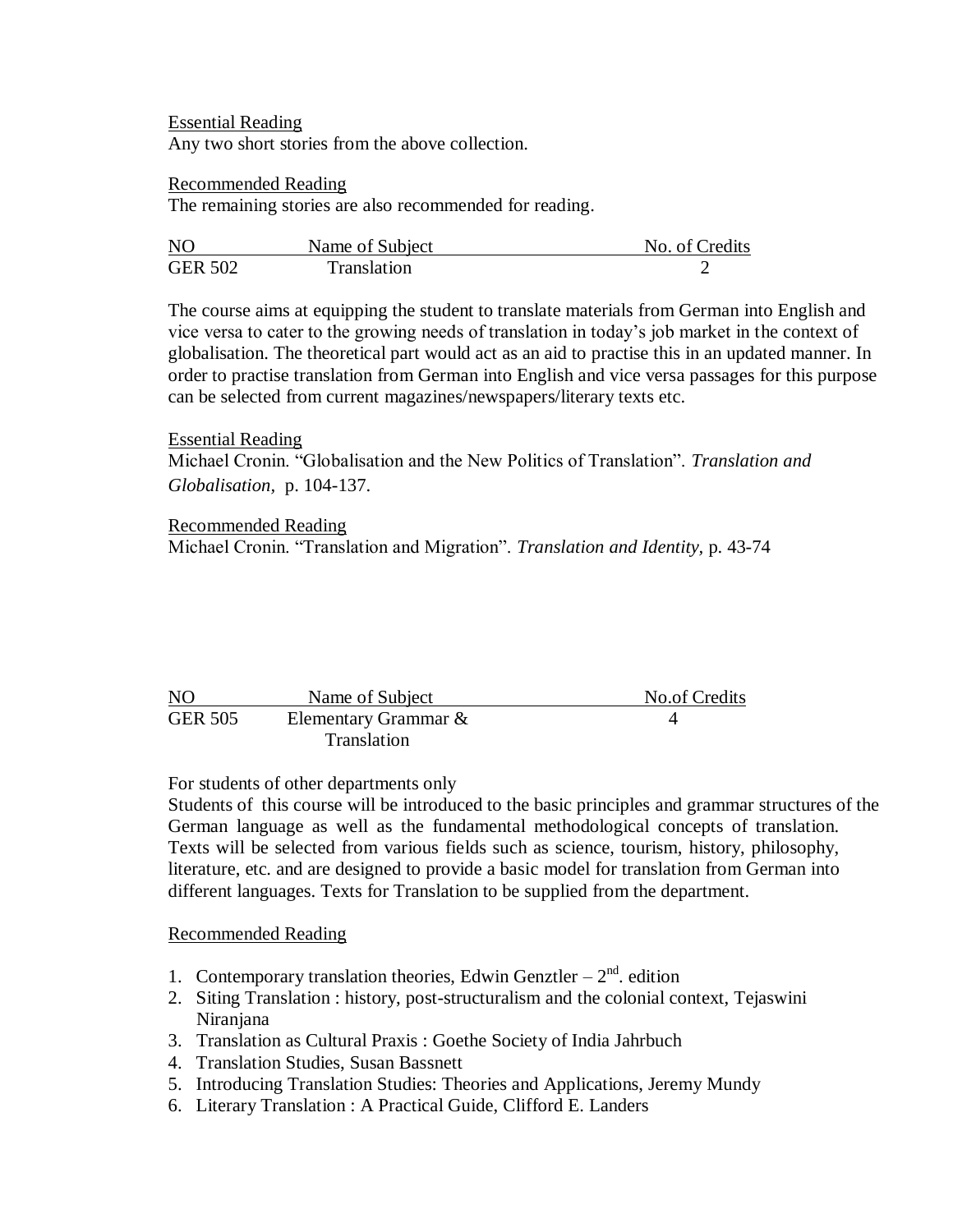- 7. Übersetzer-Werkstatt, Helmut M. Braem
- 8. Übersetzungs-Wissenschaft: Probleme und Methoden, Wolfram Wilss

#### SEMESTER II CORE SUBJECTS

| NO             | Name of Subject          | No.of Credits |
|----------------|--------------------------|---------------|
| <b>GER 521</b> | Sprachgeschichte Teil II |               |
|                | und Linguistik           |               |

This is a continuation of GER 511 and imparts to the students a knowledge of the various factors involved in the changes effected in a language in the course of its history. It also gives an idea of the various stages in the development of German language in particular in tune with the changes brought about in its cultural history. This course also attempts to get the student acquainted with the societal relevance of approaching human language and linguistics in a scientific manner together with the possible dangers this branch of knowledge can bring about in society from its manipulations. This course also introduces the student to the various areas in the field of linguistics. Above all, the very operation of communication is analyzed in its theory.

#### Prescribed Texts

A. Hugo Moser Deutsche Sprachgeschichte Der sprachliche Wandel und seine Ursachen 50-56 Einteilung der Sprachen der Erde 69-70 Das Frühmittelalterliche Deutsch 106-111 Höfische Dichtersprache 123-128 Barocksprache 158-160

Essential Reading Von der deutschen Sprache und Ihrer Geschichte 69-76 Das Germanische 76-78 Germanische Neuerungen 78-81 Germanische Namen 84-86 Zeitliche Gliederung des Deutschen 100-101 Zweite Lautverschiebung 111-113 Die neudeutsche Sprachperiode 139-146

Recommended Reading Das Jiddische 198-199

B. Linguistik I : hrsg. von Otmar Werner und Franz Hundsnurscher Die gesellschaftliche Relevanz von Linguistik, Ein einfaches Kommunikationsmodell, Erweiterung des Kommunikationsmodells, Morphologie, Syntax.

Essential Reading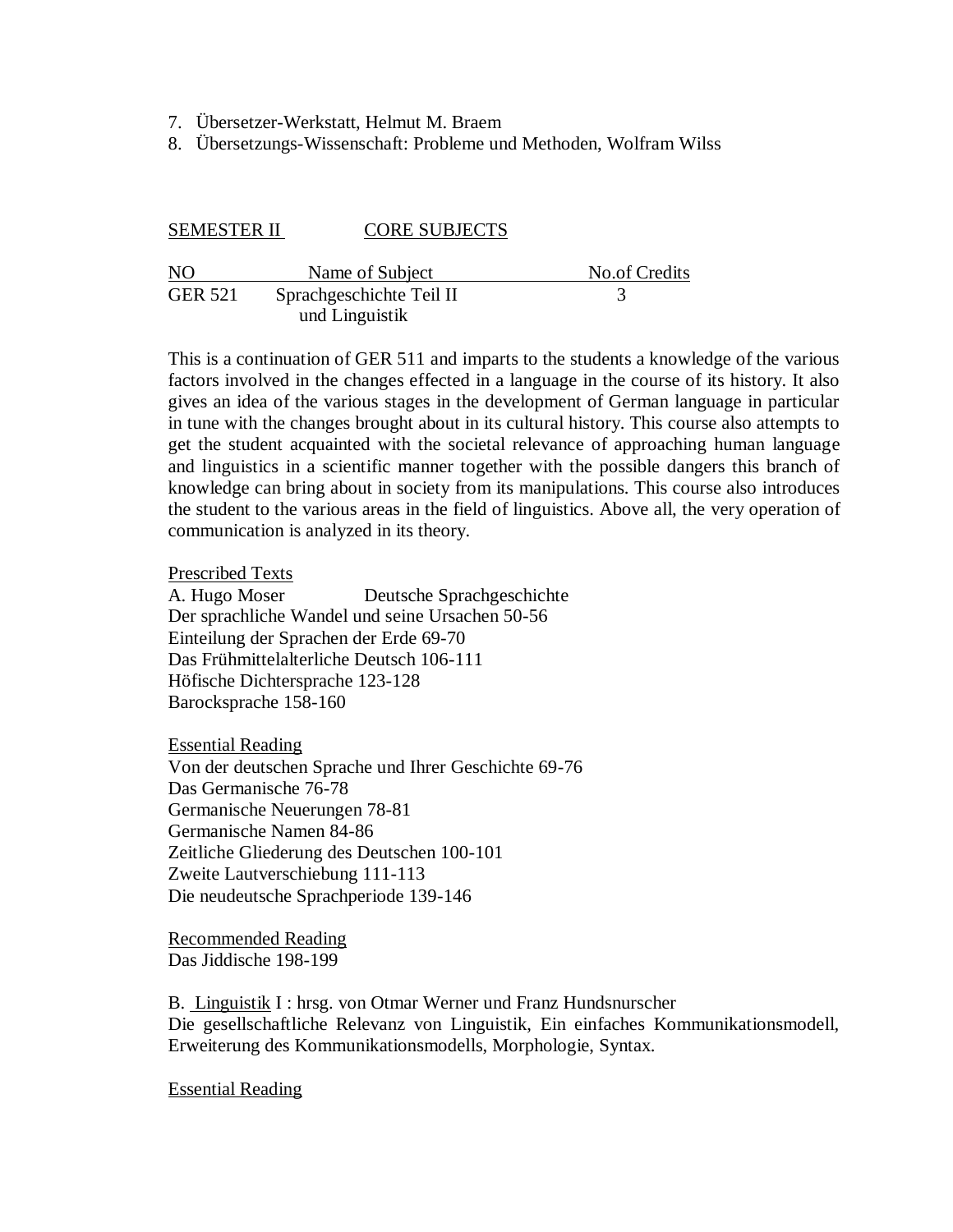Phonetik, Phonologie - from the above text. Recommended Reading C.F.Hockett. A Course in Modern Linguistics Jean Aitchison Teach Yourself Linguistics

| NO      | Name of Subject          | No. of Credits |
|---------|--------------------------|----------------|
| GER 522 | Kulturgeschichte Teil II |                |

The aim of this course is to provide the students with a very detailed overview of the major cultural, social and political developments in Germany from the early  $18<sup>th</sup>$  century up to the outbreak of the First World War. Special emphasis will be placed on the German question of unification, the rise of Prussian-Austrian Dualism, the modernization of Germany and the social and cultural implications of the 1848 revolution.

| Prescribed Text            |                                            |
|----------------------------|--------------------------------------------|
| Klaus Schulz               | Deutsche Geschichte und Kultur, p. 82 -115 |
| <b>Essential Reading</b>   |                                            |
| Tenbrock                   | A History of Germany                       |
| Wilhelm Grössmann          | Deutsche Kulturgeschichte im Grundriss     |
| <b>Recommended Reading</b> |                                            |
| Helmut Müller              | Schlaglichter der deutschen Geschichte     |
| Wilhelm Treue              | Deutsche Geschichte                        |
| Heinz Fischer              | Deutsche Kultur – Eine Einführung          |
|                            |                                            |

| NO             | Name of Subject         | No. of Credits |
|----------------|-------------------------|----------------|
| <b>GER 523</b> | Sprache & Literatur III |                |

Since the German literature of Switzerland is also to be studied, the works of Conrad Ferdinand Meyer and Friedrich Dürrenmatt have been selected as representative Swiss German writers. Students of this course will focus on the development of 19th century German literature with special reference to the principles, major writers and works of Poetic Realism and the genre of the novella. As a complement to Sprache & Literatur I, this course will also trace the postwar Swiss-German dramatic tradition as is revealed in the grotesque theater of Friedrich Dürrenmatt.

| <b>Prescribed Texts</b>                |                                                      |
|----------------------------------------|------------------------------------------------------|
| <b>Conrad Ferdinand Meyer</b>          | Das Amulett                                          |
| Friedrich Dürrenmatt                   | Der Besuch der alten Dame                            |
| Recommended Reading for Poetic Realism |                                                      |
| C. F. Meyer                            | 5 Gedichte, Die Hochzeit des Mönchs, Der Heilige     |
| Gottfried Keller                       | Der grüne Heinrich, 2 Gedichte, Kleider machen Leute |
| <b>Theodor Fontane</b>                 | Effi Briest, Irrungen, Wirrungen, Der Stechlin       |
| <b>Adalbert Stifter</b>                | Bunte Steine, Nachsommer                             |
| <b>Theodor Storm</b>                   | 3 Gedichte, Der Schimmelreiter, Immensee             |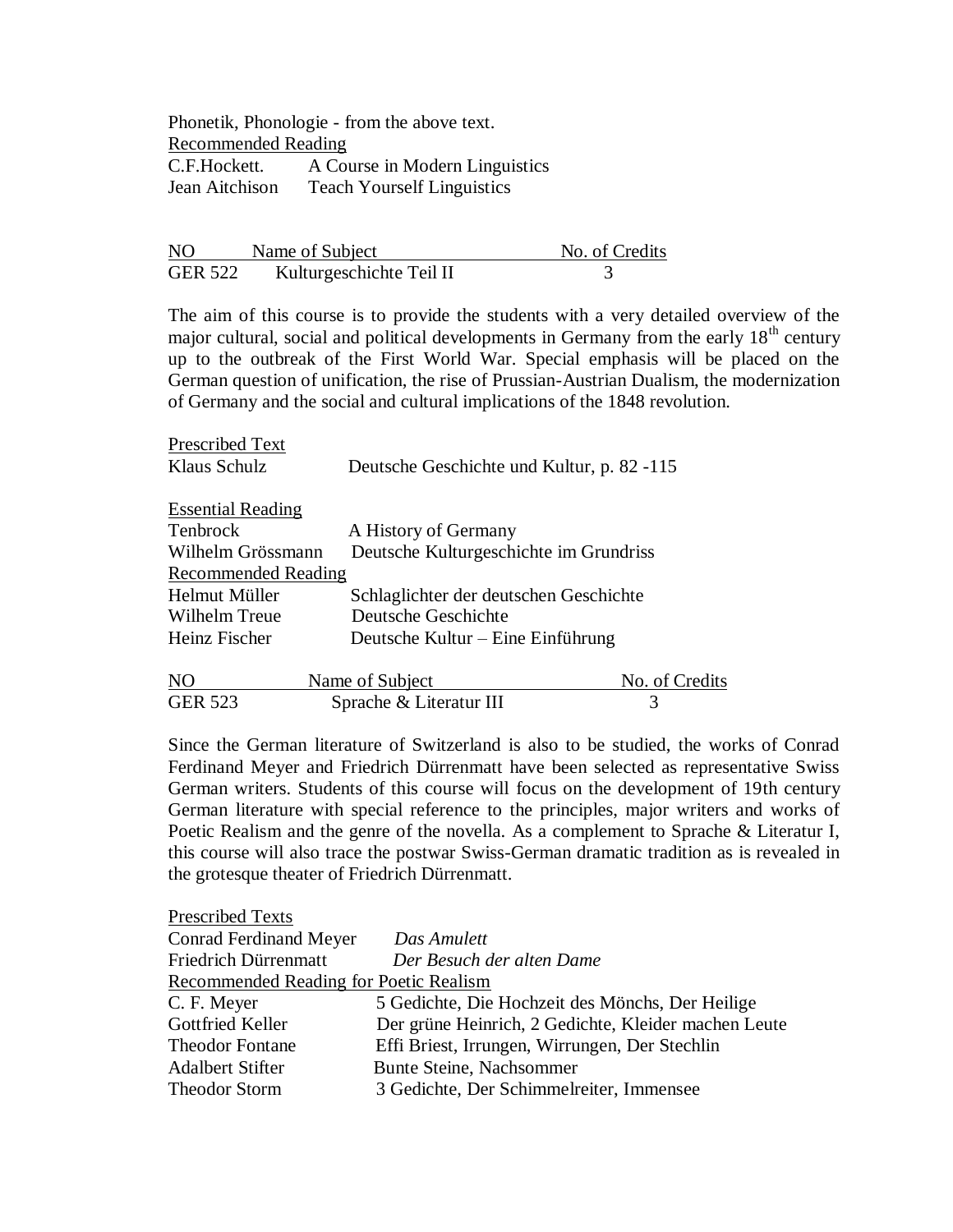| Jeremias Gotthelf                                | Die schwarze Spinne, Uli der Pächter                                |  |
|--------------------------------------------------|---------------------------------------------------------------------|--|
| <b>Fritz Reuter</b>                              | 2 Gedichte                                                          |  |
| Friedrich Hebbel                                 | Maria Magdalena, Herodes und Mariamne, 2 Gedichte                   |  |
| Wilhelm Busch                                    | Max und Moritz, Die fromme Helene                                   |  |
| Wilhelm Raabe                                    | Der Hungerpastor, Stopfkuchen                                       |  |
| <b>Gustav Freytag</b>                            | Soll und Haben, Die Journalisten                                    |  |
| Recommended Reading for Postwar Swiss Literature |                                                                     |  |
| Dürrenmatt                                       | Es steht geschrieben, Die Physiker, Der Richter und sein            |  |
|                                                  | Henker, Romulus der Grosse, Ein Engel kommt nach Babylon, Die Panne |  |
| Max Frisch                                       | Andorra, Stiller, Homo Faber, Biedermann und die Brandstifter       |  |
|                                                  |                                                                     |  |

| N <sub>O</sub> | Name of Subject          | No. of Credits |
|----------------|--------------------------|----------------|
| <b>GER 524</b> | Sprache und Literatur IV |                |

The aim of this course is to introduce students to the development, themes and general characteristics of the medieval German heroic epics. The classic example for these works that has been selected is the national epic of Germany, the *Nibelungenlied*. Passages from the *Nibelungenlied* will be studied to provide an analysis of archetypal motifs and standard narrative techniques that still form the basis of much of modern German literature and provide a deeper understanding of the social, political and cultural development of Germany. The perspective of the past is intended to stimulate new insights and a deeper understanding of the German culture.

| Prescribed Text            | Das Nibelungenlied           |
|----------------------------|------------------------------|
| <b>Recommended Reading</b> |                              |
| Hildebrandslied            |                              |
| Merseburger Zaubersprüche  |                              |
| Gottfried von Strassburg   | Tristan und Isolde           |
| Hartmann von Aue           | Der arme Heinrich, Gregorius |
| Wolfram von Eschenbach     | Parzifal                     |
| Name of Subject            | No. of Credits               |

GER 525 Sprache und Literatur V 3

This course introduces the student to a specialized study of a particular literary movement, in this case the "baroque". This period carries the strong impact of the 30 Years" War between Catholicism and Protestantism; the chosen example from literature also exposes the general trend that prevailed in the German society of the period to imitate French culture and the comic effect emanating from it. The unbridled urge for worldly life and the awareness of its vanity stand in conflict with each other and is revealed as a characteristic feature of war times in general with its indefiniteness, pestilence, deaths and the like. The baroque period, long considered interesting only for its architecture, has proved itself equally interesting for literature too in the wake of the Second World War.

Prescribed Text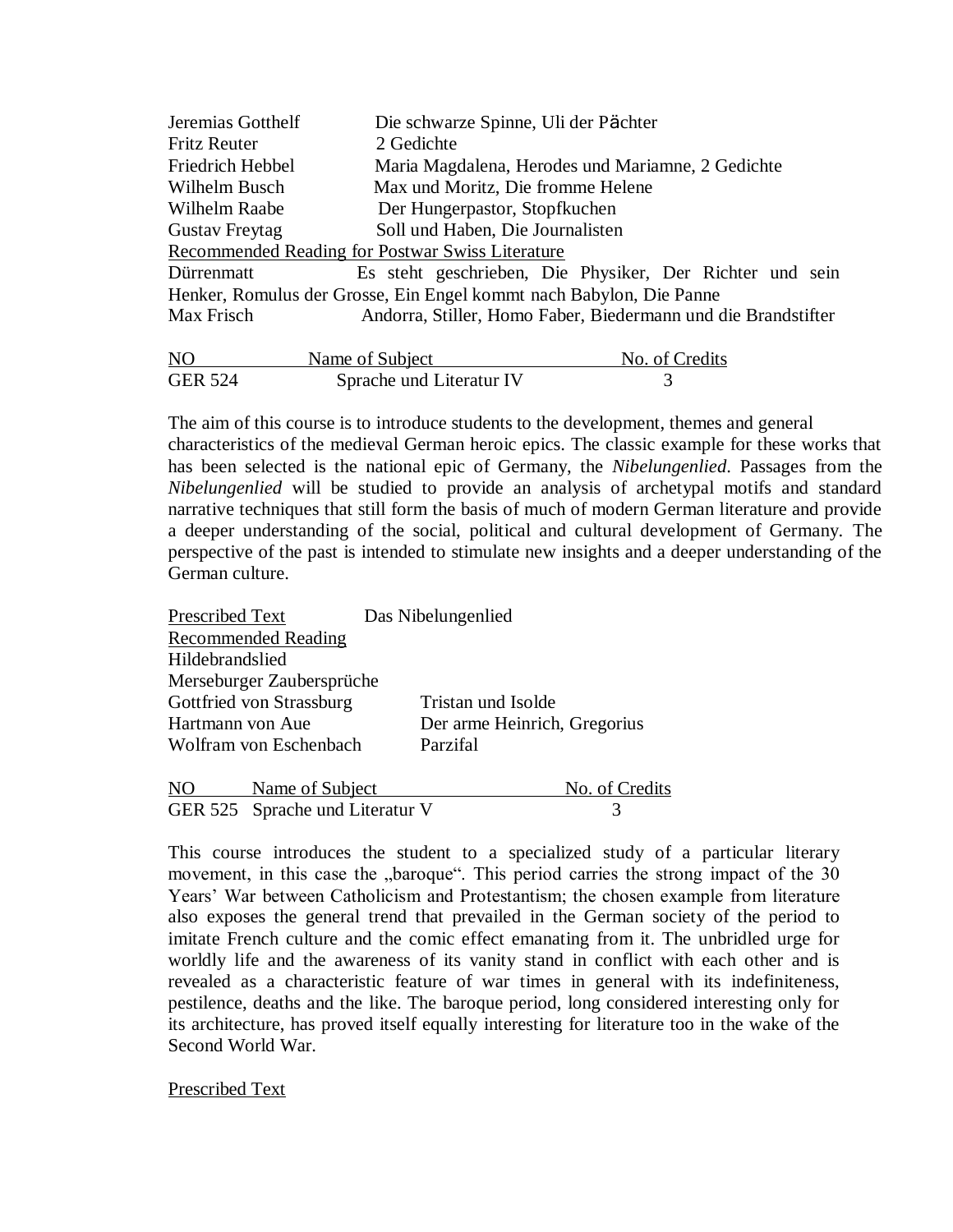| <b>Christian Reuter</b>  | Schelmuffsky I                                                                         |
|--------------------------|----------------------------------------------------------------------------------------|
| <b>Essential Reading</b> |                                                                                        |
| Andreas Gryphius         | Es ist alles eitel.                                                                    |
| Johann Christian Günther | Studentenlied                                                                          |
| Recommended Reading      |                                                                                        |
|                          | The chapter on "Barock" from "Geschichte der deutschen Literatur" by Grabert u. Mulot. |

# ELECTIVE COURSES FOR SEMESTER II

| N <sub>O</sub> | Name of Subject | No. of Credits |
|----------------|-----------------|----------------|
| <b>GER 506</b> | Landeskunde     |                |

The aim of this MA German course is to provide students with a general overview of the culture and civilization of the three major German-speaking countries of Germany, Switzerland and Austria. Materials are to be provided by the Department.

## Required Topics

Die BRD – Geschichte bis 1945 Die BRD -- Literatur 1945 - 1990 Die DDR – Geschichte 1949 -1990 Die DDR – Literatur 1949 -1990 Österreich – Geschichte bis 1955 Österreich – Literatur nach 1945 Die Schweiz – Geschichte bis 1945 Die Schweiz – Literatur nach 1945 Das deutsche Schul- und Universitätssystem Eine deutsche Literaturepoche Religiöse und weltliche Feste in der BRD Ein deutschsprachiger Nobelpreisträger

## Recommended Reading

Heinz Fischer Deutsche Kultur – Eine Einführung Tatsachen über Deutschland Renate Luscher Landeskunde Deutschland Österreich : Tatsachen und Zahlen Switzerland in all its Diversity (*www.swissinfo.org*, www.switzerland-in-sight.ch) Blick auf Deutschland Orientierungskurs: Geschichte- Institutionen- Leben in Deutschland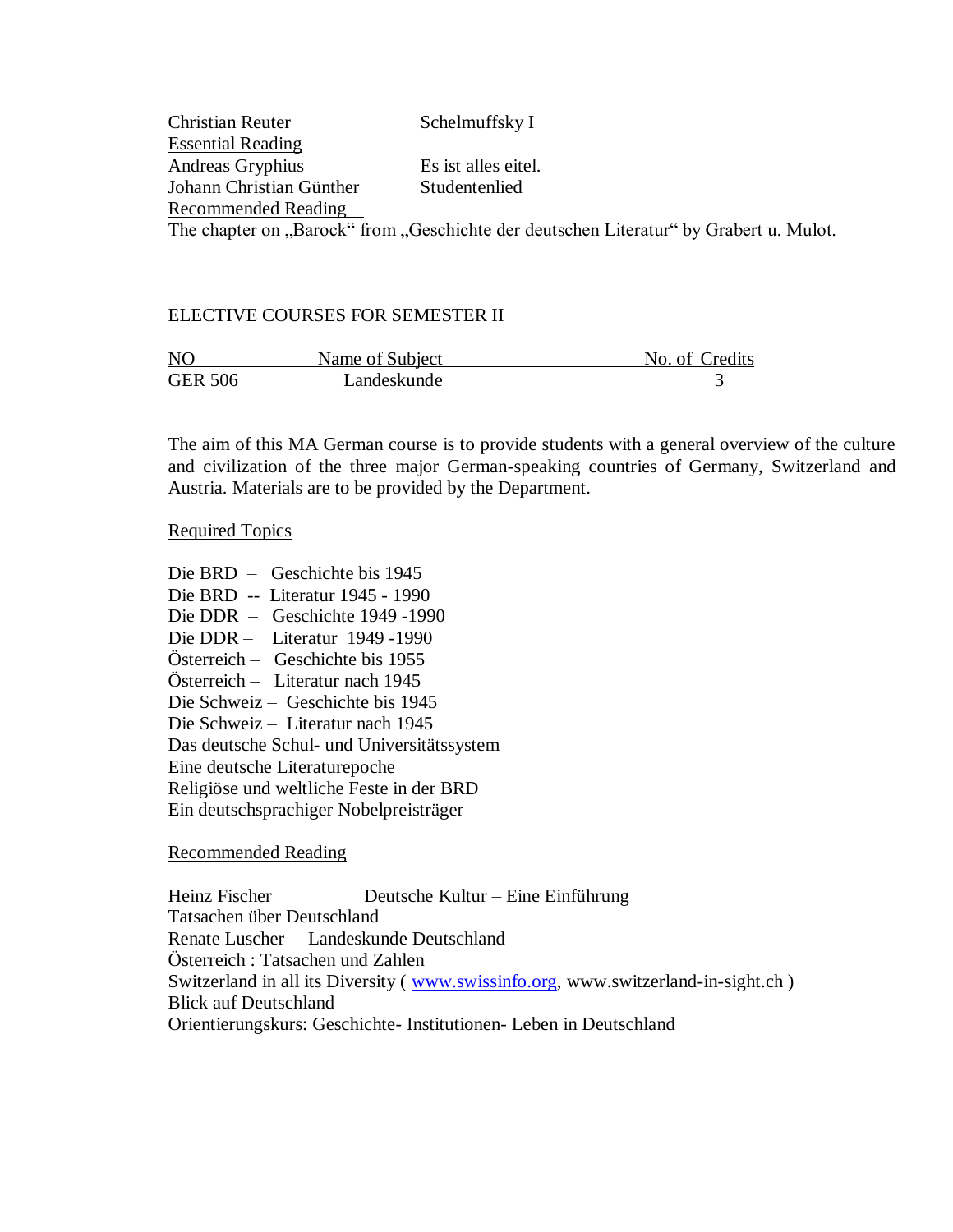# SEMESTER III CORE SUBJECTS

| N <sub>O</sub> | Name of Subject           | No. of Credits |
|----------------|---------------------------|----------------|
| <b>GER 531</b> | Kulturgeschichte Teil III |                |

The aim of this course is to create a detailed understanding of the processes that led to the two World Wars and the controversial partition of Germany. The postwar period will also be studied as a microcosm of the Cold War between the Soviet Union and its former allies. The rise of a new German literature that reflects postwar issues and differing complexities in both the GDR and in the FRG will be analyzed.

| Prescribed Text            |                                              |                |
|----------------------------|----------------------------------------------|----------------|
| Klaus Schulz               | Deutsche Geschichte und Kultur, p. 115 - 141 |                |
| <b>Recommended Reading</b> |                                              |                |
| Helmut Müller              | Schlaglichter der deutschen Geschichte       |                |
| <b>Tenbrock</b>            | A History of Germany                         |                |
| Wilhelm Grössmann          | Deutsche Kulturgeschichte im Grundriss       |                |
| Wilhelm Treue              | Deutsche Geschichte                          |                |
| NO                         | Name of Subject                              | No. of Credits |

GER 532 Nachkriegsgeschichte I 2

This course is designed to ensure a wider grasp of the sociological, cultural and historical background of Germany and its relationships with its neighbours in the period from 1848 till division in 1949. The students will focus here on important events leading up to the two World Wars, the partition of the German nation and the subsequent creation of two German nations of the FRG and the GDR. Other key topics for study include the complex factors that brought about the creation of the new East and West German political systems as well as the effect of the economic miracle on the social structures of the FRG. The influence of these events upon the literature of these times will also be addressed.

Prescribed Text

Kurt Sontheimer Grundzüge des politischen Systems der Bundesrepublik Deutschlands Topics

Chapter I : Die Entstehung der Bundesrepublik und die deutsche Teilung

Chapter II : Die Wirtschaft der Bundesrepublik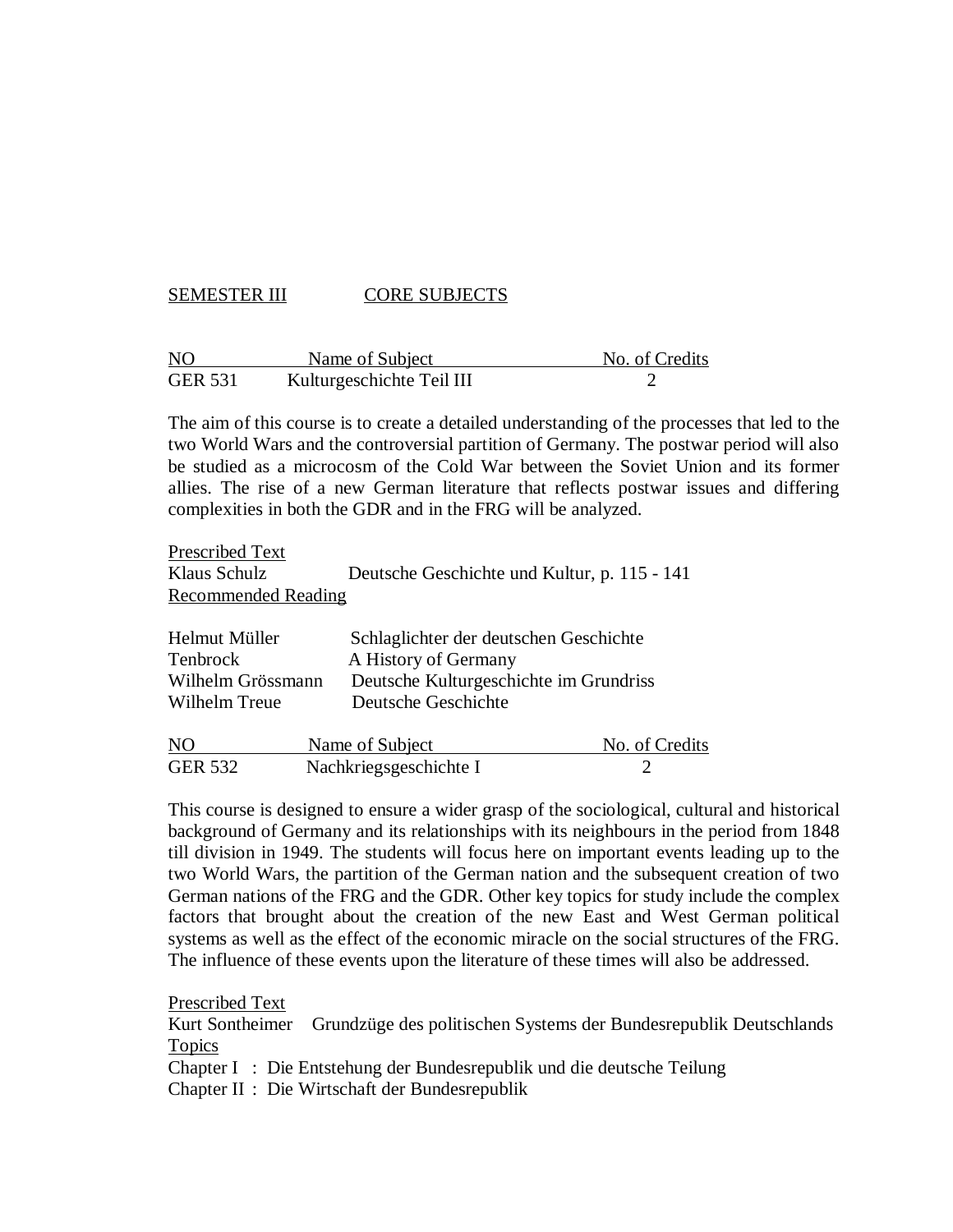For Long Questions

Die Einteilung in Besatzungszonen und die allierte Besatzungspolitik Der Aufbau des politischen Lebens in den Westzonen Sozialökonomische Veränderungen durch die Besatzungsherrschaft Der westliche Vorschlag zur Schaffung eines Weststaates Die Konstituierung der BRD und der DDR Das Wirtschaftswunder und sein Ende Grundzüge der deutschen Wirtschaftspolitik For Short Questions Der Allierte Kontrollrat und die Verwaltung Deutschlands Die Entnazifizierung Der Parlamentarische Rat und die Beratung des Grundgesetzes Das soziale Interessengefüge und das Grundgesetz Die Wirtschaftsordnung der BRD

Recommended Reading

| Helmut Müller     | Schlaglichter der deutschen Geschichte |
|-------------------|----------------------------------------|
| Klaus Schulz      | Deutsche Geschichte                    |
| Tenbrock          | A History of Germany                   |
| Wilhelm Grössmann | Deutsche Kulturgeschichte im Grundriss |
| Wilhelm Treue     | Deutsche Geschichte                    |

| N <sub>O</sub> | Name of Subject                 | <b>No.of Credits</b> |
|----------------|---------------------------------|----------------------|
|                | GER 533 Modern Literary Science |                      |

In this course the various significant theories of analyzing a literary creation such as psychological analysis, aesthetics of reception, existential method, work-centered analysis etc., are imparted to the student. The text also applies these theories to examples from German literature suited to these; at times more than one method is applied to the same literary work to view it from different angles to expose its different aspects emerging from the difference in viewing it. This text, self- evidently, helps the student to get an idea of analyzing a literary work on his/her own.

| Prescribed Text          |                                                                               |
|--------------------------|-------------------------------------------------------------------------------|
| W.J. Goette              | Methoden der Literaturanalyse im 20. Jahrhundert                              |
| <b>Essential Reading</b> |                                                                               |
| Simone de Beauvoir       | Gender and Sexuality. "The Independent Woman".                                |
| Marx and Engels          | Ideology and Hegemony. "Introduction to the Critique of Political<br>Economy" |
| Gayle Rubin              | "The Traffic in Women". Notes on the 'Political Economy of Sex'               |
| Recommended Reading      |                                                                               |
| Nancy Chodorow           | Gender, Relation and Difference in Psycho-analytic Perspective                |
| Deleuze and Guttari      | The Anti-Oedipus                                                              |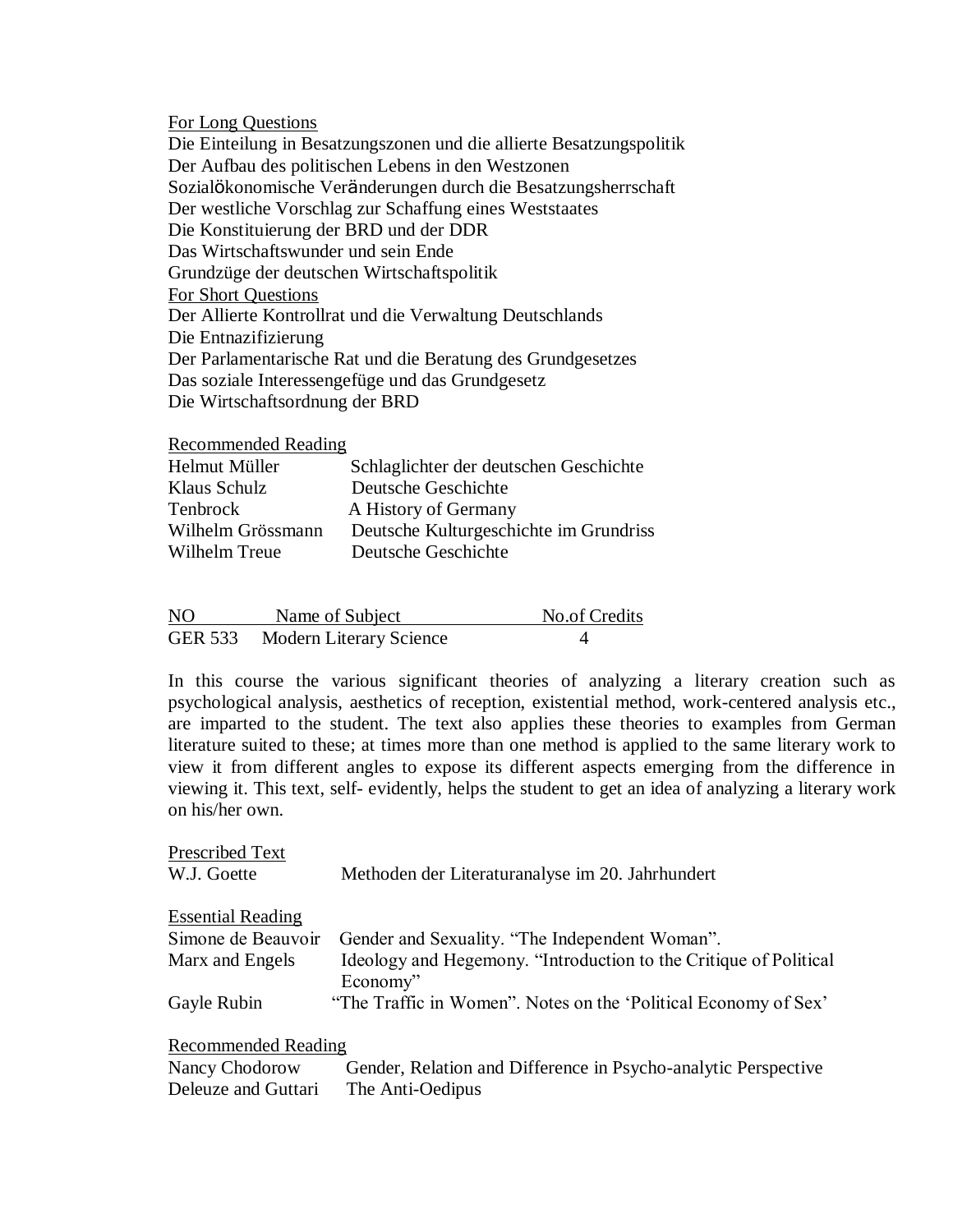| N <sub>O</sub> | Name of Subject        | No. of Credits |
|----------------|------------------------|----------------|
| <b>GER 534</b> | Sprache & Literatur VI |                |

Modern German literature is a result of the direct and indirect influence of the pan-European Romantic period. In Germany the Romantics created a revolution in art, politics and life, often in opposition to older, more established authors. A study of German literature would, therefore, be inconceivable without a detailed analysis of this important epoch that laid the foundation for most of the major works of German literature in coming generations. In this course students will also be expected to focus upon the historical background of the Romantic period, its origin, its development and the contributions of its major writers.

Prescribed Text Joseph von Eichendorff Aus dem Leben eines Taugenichts

#### Recommended Reading for Romantik ( Primӓrliteratur )

| <b>Friedrich Schlegel</b> | Fragmente                                                    |
|---------------------------|--------------------------------------------------------------|
| Hölderlin                 | An die Parzen, Brod und Wein, Hälfte des Lebens, Heidelberg, |
|                           | Hyperion, Wie wenn am Feiertage, Der Rhein                   |
| Tieck / Wackenroder       | Herzensergiessungen eines kunstliebenden Klosterbruders      |
| Tieck                     | Der gestiefelte Kater, Der blonde Eckbert                    |
| <b>Novalis</b>            | Hymnen an die Nacht, Heinrich von Ofterdingen                |
| Arnim / Brentano          | Des Knaben Wunderhorn                                        |
| <b>B</b> rentano          | 3 Gedichte                                                   |
| Achim von Arnim           | Der tolle Invalide, Gräfin Dolores, Die Kronenwächter        |
| Görres                    | Teutsche Volksbücher                                         |
| Schwab                    | 5 Balladen, Deutsche Volksbücher                             |
| Chamisso                  | Peter Schlemihls wundersame Geschichte                       |
| Motte $-$ Fouque          | Undine                                                       |
| Eichendorff               | 5 Gedichte, Die Freier, Ahnung und Gegenwart                 |
| Hoffmann                  | Der goldene Topf, Lebensansichten des Katers Murr            |
| Kleist                    | 2 Novellen, 5 Dramen, Über das Marionettentheater            |
| Heinrich Heine            | 5 Gedichte, Deutschland. Ein Wintermärchen.                  |

Recommended Reading for Romantik ( Sekundärliteratur )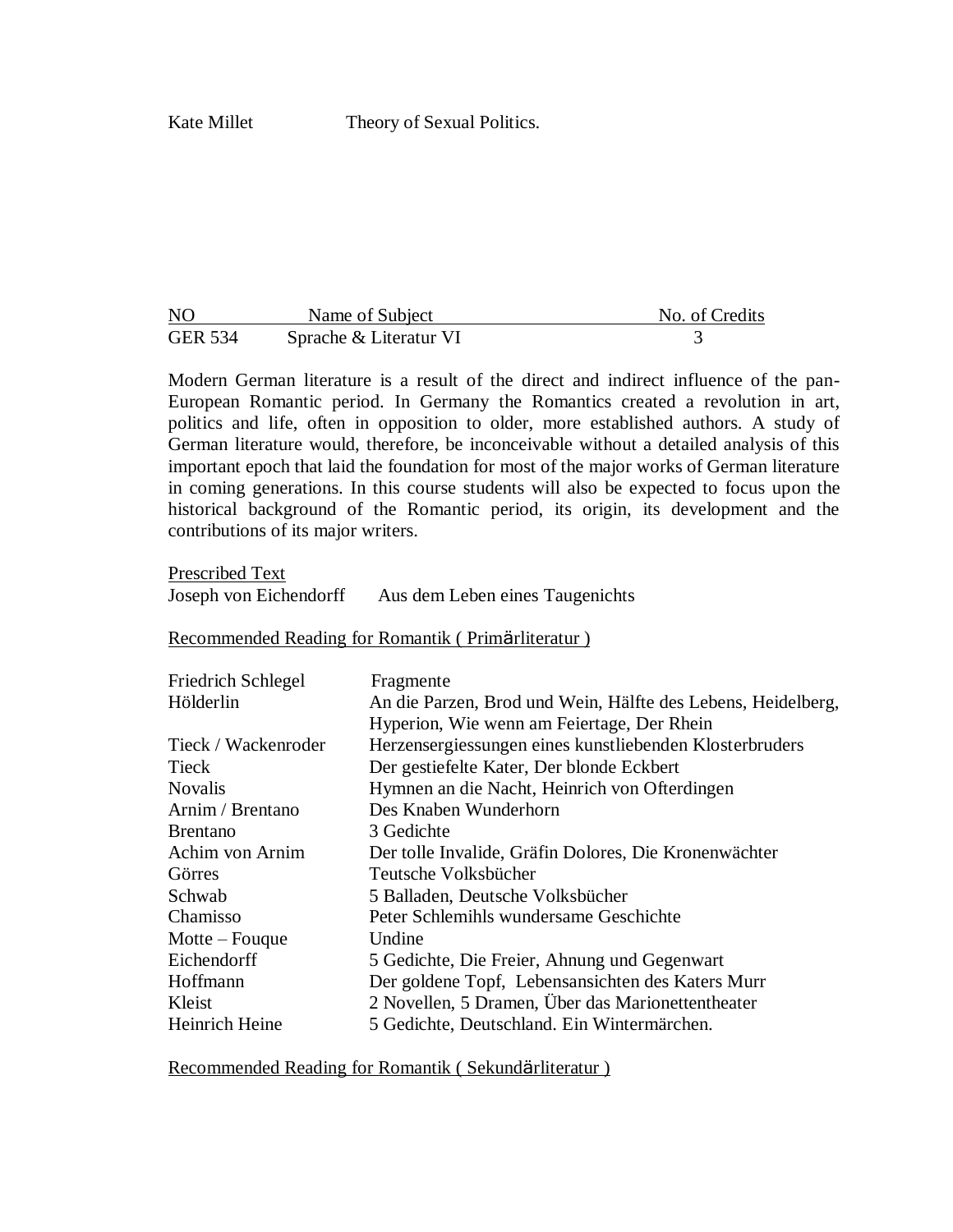| Schlaglichter der deutschen Literatur |                                        |  |  |
|---------------------------------------|----------------------------------------|--|--|
| Grabert und Mulot                     | Geschichte der deutschen Literatur     |  |  |
| H. A. und E. Frenzel                  | Daten deutscher Dichtung               |  |  |
| Christoph Wetzel                      | Literaturgeschichte kurzgefasst        |  |  |
| Baumann und Oberle                    | Deutsche Literatur in Epochen          |  |  |
| Fritz Martini                         | Deutsche Literaturgeschichte           |  |  |
| Echtermeyer-Wiese                     | Deutsche Gedichte                      |  |  |
| H. Watanabe $-$ O'Kelly               | Cambridge History of German Literature |  |  |

| NO             | Name of Subject         | No. of Credits |
|----------------|-------------------------|----------------|
| <b>GER 535</b> | Sprache & Literatur VII |                |

This course aims at providing the students with a grasp of the beginnings of modern German drama in the 19<sup>th</sup> century in terms of the revolutionary developments in the field of politics, society and culture.

Prescribed Text Georg Büchner Woyzeck

Essential Reading

Georg Büchner Dantons Tod, Leonce und Lena, Der hessische Landbote, Lenz

Recommended Reading

| Henrik Ibsen     | Puppenheim, Hedda Gabler, Gespenster                                   |
|------------------|------------------------------------------------------------------------|
| Grabbe           | Napoleon oder die hundert Tage, Hermannschlacht, Hannibal              |
| Friedrich Hebbel | Maria Magdalene, Judith, Agnes Bernauer, Herodes und Mariamne          |
| Grillparzer      | Die Jüdin von Toledo, Libussa, Weh dem, der lügt, König Ottokar, Medea |
| Raimund:         | Alpenkönig und Menschenfeind                                           |
| <b>Nestroy</b>   | Lumpazivagabundus                                                      |
| Hauptmann        | Vor Sonnenaufgang, Die Weber, Rose Bernd                               |
| Wedekind         | Frühlings Erwachen, Lulu                                               |

| N <sub>O</sub> | Name of Subject                    | No. of Credits |
|----------------|------------------------------------|----------------|
|                | GER 536 Sprache und Literatur VIII |                |

The aim of the course is to impart a good knowledge of the relevance of Grass' views on the exploding population in Asia today corresponding to the diminishing population in the Western World. The above work in particular is chosen since Grass writes from his own direct contact with India as well as with China. His work compels the West to do a re-thinking regarding its population to check a possible decline of the West in general in the near/far future.

Prescribed Text

Günter Grass: Kopfgeburten Oder die Deutschen Sterben aus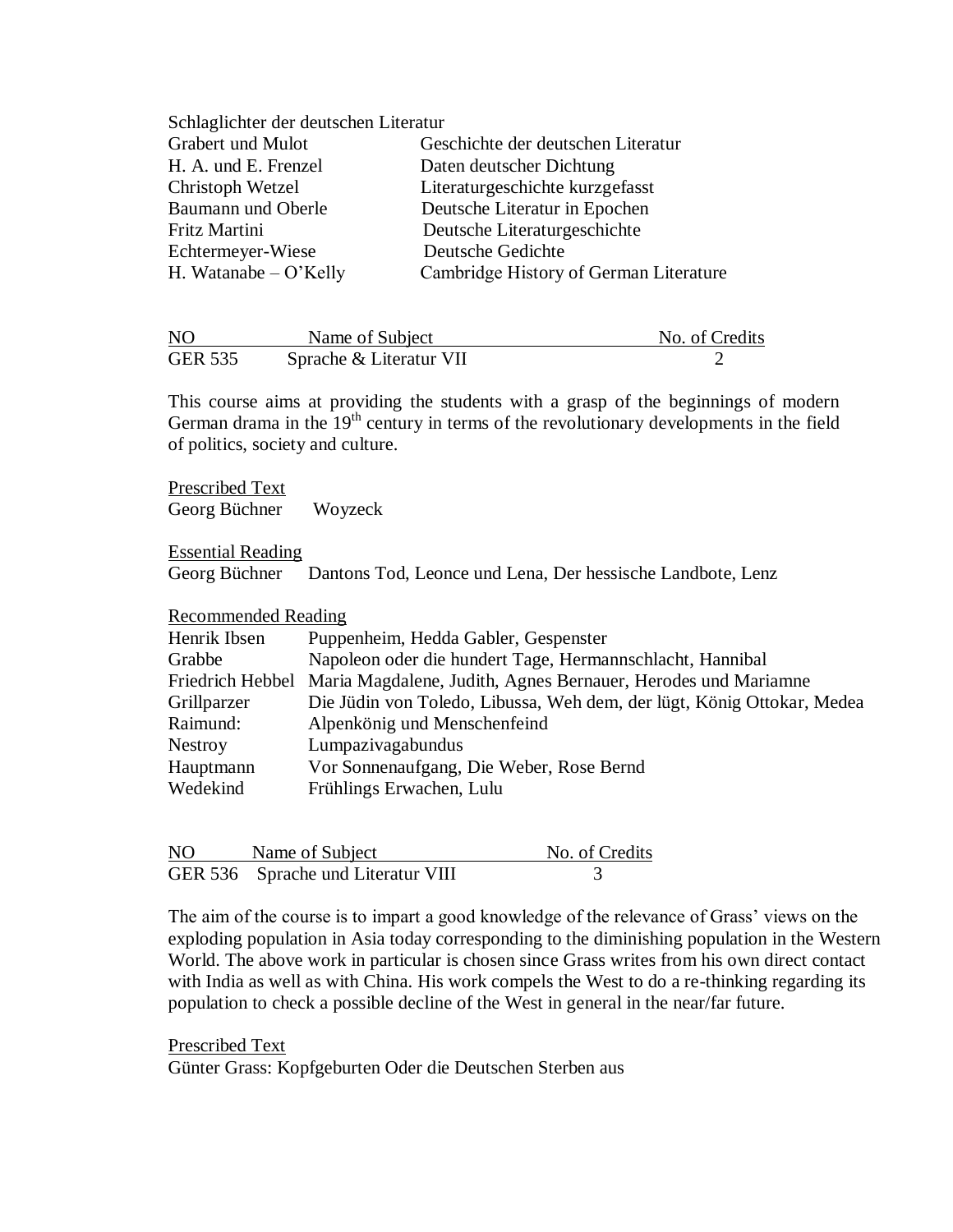## ELECTIVE COURSES

| NO | Name of Subject                  | No. of Credits |
|----|----------------------------------|----------------|
|    | GER 509 German for Communication |                |

Topics are chosen by the teacher as well as the students to enable communication in German. The topics can be from the various walks of life in India, Germany or the remaining world. The focus is on developing the skills in communication in the target language and not on the credibility of the information imparted in it. What is aimed at here is a free communication. Materials will be supplied by the Department of German.

| N <sub>O</sub> | Name of Subject                      | No.of Credits |
|----------------|--------------------------------------|---------------|
| <b>GER 510</b> | <b>History of Western Philosophy</b> |               |

The aim is to help students get an idea of Western Philosophy in general starting from its very definition of the term. It also deals with the general problems confronting the field of study while touching upon issues like immortality, human good and evil, emotions etc., The student is expected to get acquainted with great Greek philosophers like Plato and Aristotle who influenced Western philosophy, before coming to know German philosophers like Hegel; the effect of science on philosophy etc, too are dealt with.

| <b>Prescribed Text and Topics</b>                |  |                                       |
|--------------------------------------------------|--|---------------------------------------|
| Fuller/Mc Murrin                                 |  | A History of Western Philosophy       |
| What is philosophy? $(1-2)$                      |  | Why do we philosophize? $(2-8)$       |
| Why philosophers disagree? $(10-15)$             |  | Intuitive knowledge (88-89)           |
| Error and the Passions (89-90)                   |  | The emotions (90-92)                  |
| Human good and evil (92-97)                      |  | Liberation from human bondage (97-99) |
| Immortality (100-102)                            |  | History of philosophy (334-336)       |
|                                                  |  |                                       |
| <b>Essential Reading (from Fuller/Mc Murrin)</b> |  |                                       |

Plato (from 123 onwards) Aristotle (from 170 onwards) Hegel (from 301 onwards)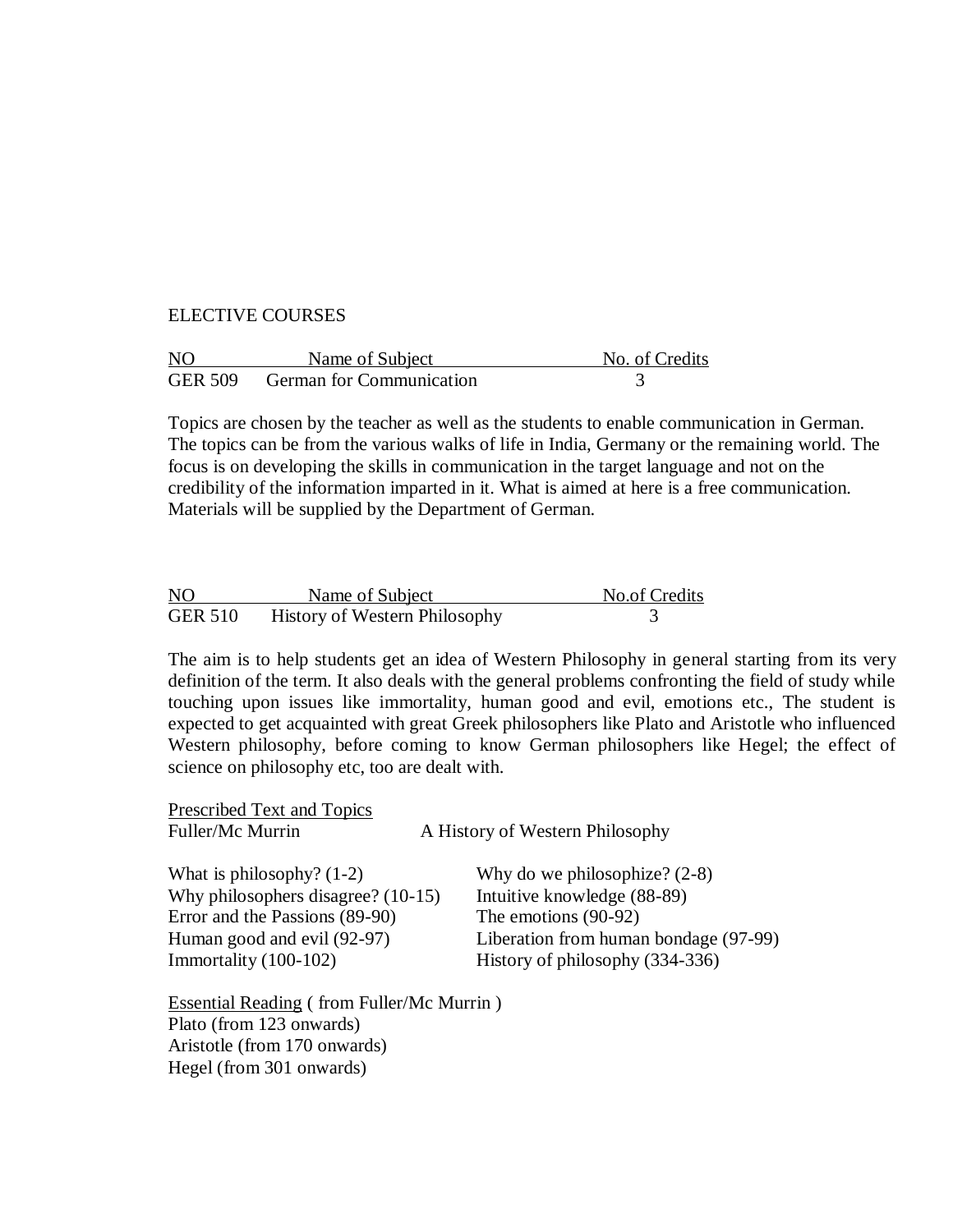Recommended Reading The effect of Science on Philosophy (from 406) German philosophy since 1850 (from 436 onwards) Idealism in the United States (from 513 onwards)

# SEMESTER IV CORE SUBJECTS

| N <sub>O</sub> | Name of Subject        | No.of Credits |
|----------------|------------------------|---------------|
| <b>GER 541</b> | Sprache & Literatur IX |               |

This course is designed to provide students of German literature with a general overview of the various epochs in the development of twentieth century German prose literature in the first half of the twentieth century. Beginning with Naturalism, students will trace the various periods and the works of their major representative writers. As a specific example the period of the Literature of the Ruins ( Trümmerliteratur ) has been selected for detailed study.

| Prescribed Text |                |
|-----------------|----------------|
| Luise Rinser    | Die rote Katze |

Recommended Reading for Trümmerliteratur

| Draussen vor der Tür, 5 Kurzgeschichten                       |
|---------------------------------------------------------------|
| 3 Hörspiele, 1 Gedicht                                        |
| Das Begräbnis                                                 |
| Bekenntnis zur Trümmerliteratur, 5 Erzählungen, Die Postkarte |
| Sansibar oder der letzte Grund                                |
| <b>Tausend Gramm</b>                                          |
|                                                               |

#### Recommended Reading for German Prose of the 20. Century ( 1900 – 1950 )

| Holz/Schlaf          | Papa Hamlet                                          |
|----------------------|------------------------------------------------------|
|                      |                                                      |
| Hauptmann            | <b>Bahnwärter Thiel</b>                              |
| Hofmannsthal         | Brief des Lord Chandos                               |
| Rilke                | Aufzeichnungen des Malte Laurids Brigge              |
| Joseph Roth          | Radetzkymarsch, Die Kapuzinergruft                   |
| Franz Kafka          | Das Urteil, Die Verwandlung, Der Prozeß, Das Schloss |
| Heinrich Mann        | Professor Unrat, Der Untertan, Henri Quartre         |
| Thomas Mann          | Tod in Venedig, Tonio Kröger, Buddenbrooks,          |
|                      | Der Zauberberg, Doktor Faustus                       |
| Alfred Döblin        | Berliner Alexanderplatz                              |
| Erich Maria Remarque | Im Westen nichts Neues                               |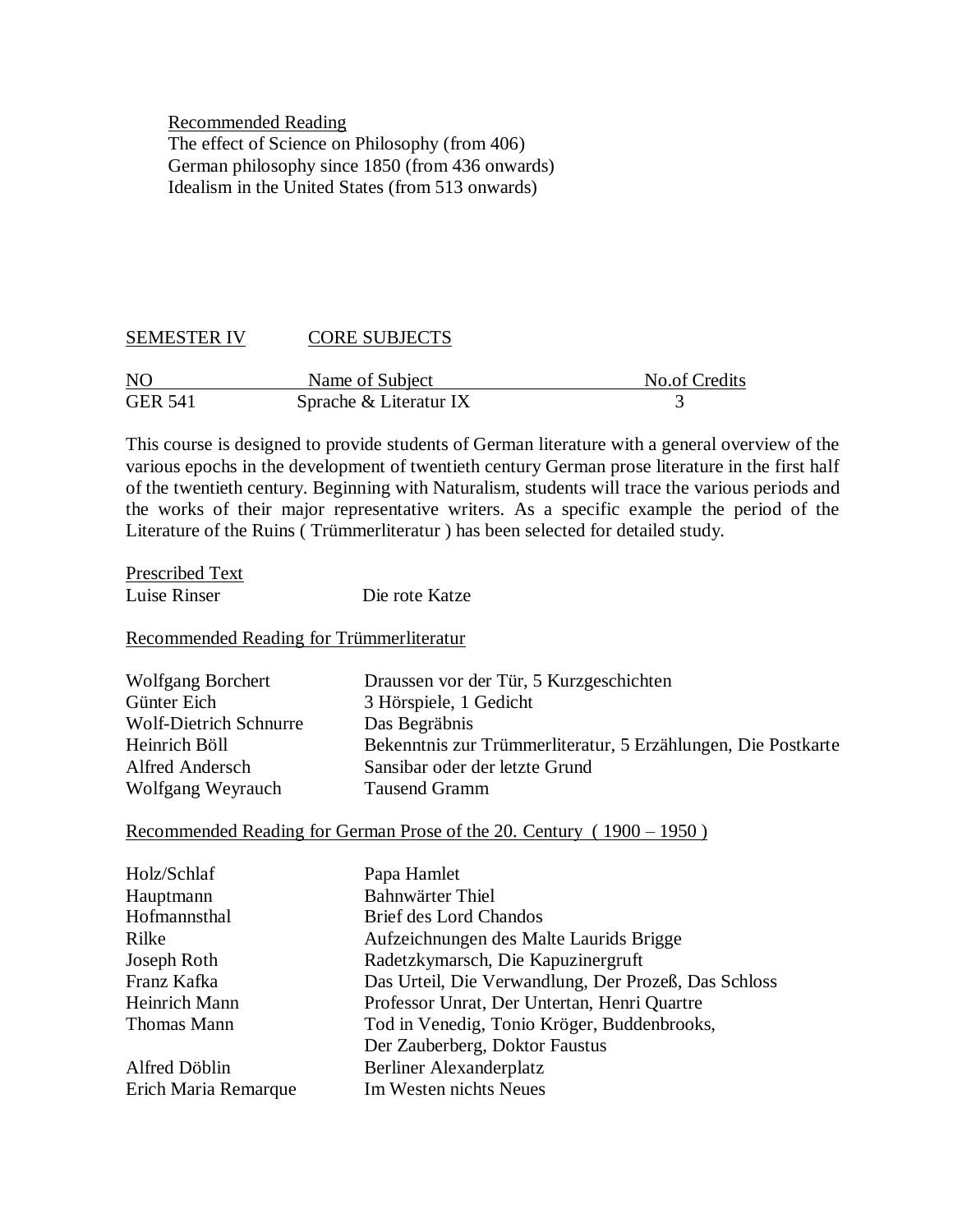| Hermann Hesse       | Unterm Rad, Siddharta, Das Glasperlenspiel, Steppenwolf |
|---------------------|---------------------------------------------------------|
| <b>Brecht</b>       | Der Mantel des Ketzers, Der Augsburgische Kreidekreis   |
| Anna Seghers        | Aufstand der Fischer von St. Barbara, Das siebte Kreuz  |
| Erich Kästner       | Emil und die Detektive, Das doppelte Lottchen           |
| Stefan Zweig        | Schachnovelle                                           |
| <b>Robert Musil</b> | Die Verwirrungen des Zöglings Törless, Der Mann ohne    |
|                     | Eigenschaften                                           |
| Heinrich Böll       | Wo warst du, Adam?                                      |
|                     |                                                         |

| N <sub>O</sub> | Name of Subject         | No. of Credits |
|----------------|-------------------------|----------------|
| <b>GER 542</b> | Sprache und Literatur X |                |

As part of the attempt to create a comprehensive image of the changes in the field of modern German literature, this course is intended to give an overview of developments in lyric poetry with special reference to the poetry of Austria.

Materials will be supplied by the Department of German.

Recommended Reading

Poems by Paul Celan, Ingeborg Bachmann, Ernst Jandl and Erich Fried Essay by Gottfried Benn Probleme der Lyrik

| N <sub>O</sub> | Name of Subject | No. of Credits |
|----------------|-----------------|----------------|
| <b>GER 543</b> | Methodik        |                |

Besides learning the various methods of teaching a foreign language as given in the text, including the use of language laboratories, the student is expected to apply his/her knowledge in the practical sense by taking classes for the Certificate Course in German under the supervision of the senior instructor.

Prescribed Text Robert Lado Language Teaching

NO Name of Subject No. of Credits GER 544 Sprache und Literatur XI

This course is intended to bringing students of German literature up to date with the detailed development of German prose in the second half of the twentieth century from the documentary works of the 1960s and womens' literature of the seventies up to the literature dealing with the complex question of reunification. Students are expected to familiarize themselves with the major works in each decade leading up to reunification so as to acquire an overall perspective of postwar German literature.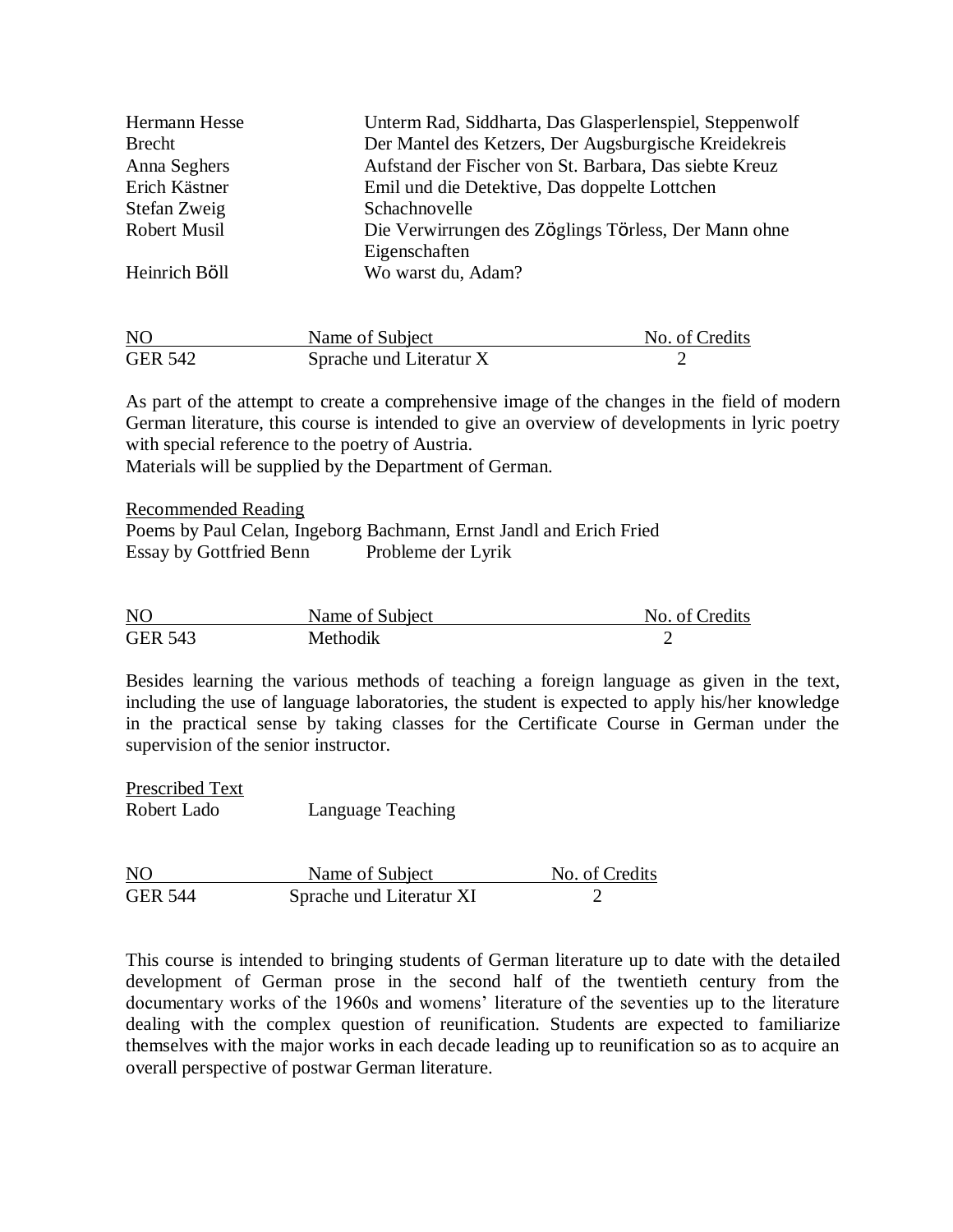# Prescribed Texts<br>1. Erika Runge

- 
- 2. Angela Stachowa *Ich bin ein Kumpel*

3. Text to be provided by the Department of German Literature of Reunification

1. Bottroper Protokolle : Erna E. Documentary Literature<br> *Ich bin ein Kumpel* Womens' Literature

Recommended Reading for Documentary Literature

4 works each by Peter Weiss, Rolf Hochhuth, Heiner Kipphardt, Peter Weiss Recommended Reading for Women"s Writing

| recommended reading for women 5 writing |                                                             |
|-----------------------------------------|-------------------------------------------------------------|
| Henrik Ibsen                            | Nora, Hedda Gabler                                          |
| <b>August Strindberg</b>                | Fräulein Julie                                              |
| Frank Wedekind                          | Frühlings Erwachen, Lulu                                    |
| Karin Struck                            | Die Mutter, Klassenliebe                                    |
| Verena Stefan                           | Häutungen                                                   |
| Maxie Wander                            | Guten Morgen, du Schöne                                     |
| <b>Irmtraud Morgner</b>                 | Leben und Abenteuer der Trobadora Beatriz                   |
| Elfriede Jelinek                        | Was geschah, nachdem Nora ihren Mann verlassen hatte, Lust, |
|                                         | Die Klaviersspielerin                                       |
| Barbara Frischmuth                      | Klosterschule                                               |
| <b>Brigitte Schwaiger</b>               | Wie kommt das Salz ins Meer                                 |
| Christa Wolf                            | Kassandra, Medea, Kein Ort. Nirgends                        |

# Recommended Reading for Literatur der Wende

| Christoph Hein        | Der Tangospieler, Landnahme                      |
|-----------------------|--------------------------------------------------|
| Christa Wolf          | Was bleibt, Medea, Ein Tag im Jahr               |
| Hermann Kant          | Okarina, Kino, Kormoran                          |
| Ingo Schulze          | 33 Augenblicke des Glückes, Simple Storys        |
| Robert Ide            | Geteilte Träume, Meine Eltern, die Wende und ich |
| <b>Ralf Rothmann</b>  | <b>Stier</b>                                     |
| Matthias Politycki    | Weiberroman                                      |
| Matthias Altenburg    | Landschaft mit Wölfen                            |
| <b>Thomas Brussig</b> | Wasserfarben, Helden wie wir                     |
| <b>Kerstin Hensel</b> | Tanz am Kanal                                    |

| General Reading For Twentieth Century German Prose |  |
|----------------------------------------------------|--|
|                                                    |  |

| Heinrich Böll           | Die verlorene Ehre der Katharina Blum, Billard um halb zehn |
|-------------------------|-------------------------------------------------------------|
| Grass                   | Die Danziger Trilogie, Krebsgang, Mein Jahrhundert, Zunge   |
|                         | zeigen, Der Butt, Ein weites Feld                           |
| <b>Christoph Meckel</b> | Suchbild. Über meinen Vater                                 |
| Siegfried Lenz          | Die Deutschstunde, Heimatmuseum                             |
| <b>Martin Walser</b>    | Halbzeit, Das fliehende Pferd, Das Einhorn                  |
| Uwe Johnson             | Mutmassungen über Jakob                                     |
| Elias Canetti           | Die gerettete Zunge, Fackel im Ohr                          |
| Jurek Becker            | Jakob der Lügner                                            |
| Peter Handke            | Kaspar Hauser, Wunschloses Unglück                          |
| Hermann Kant            | Die Aula, Das Impressum, Der Aufenthalt                     |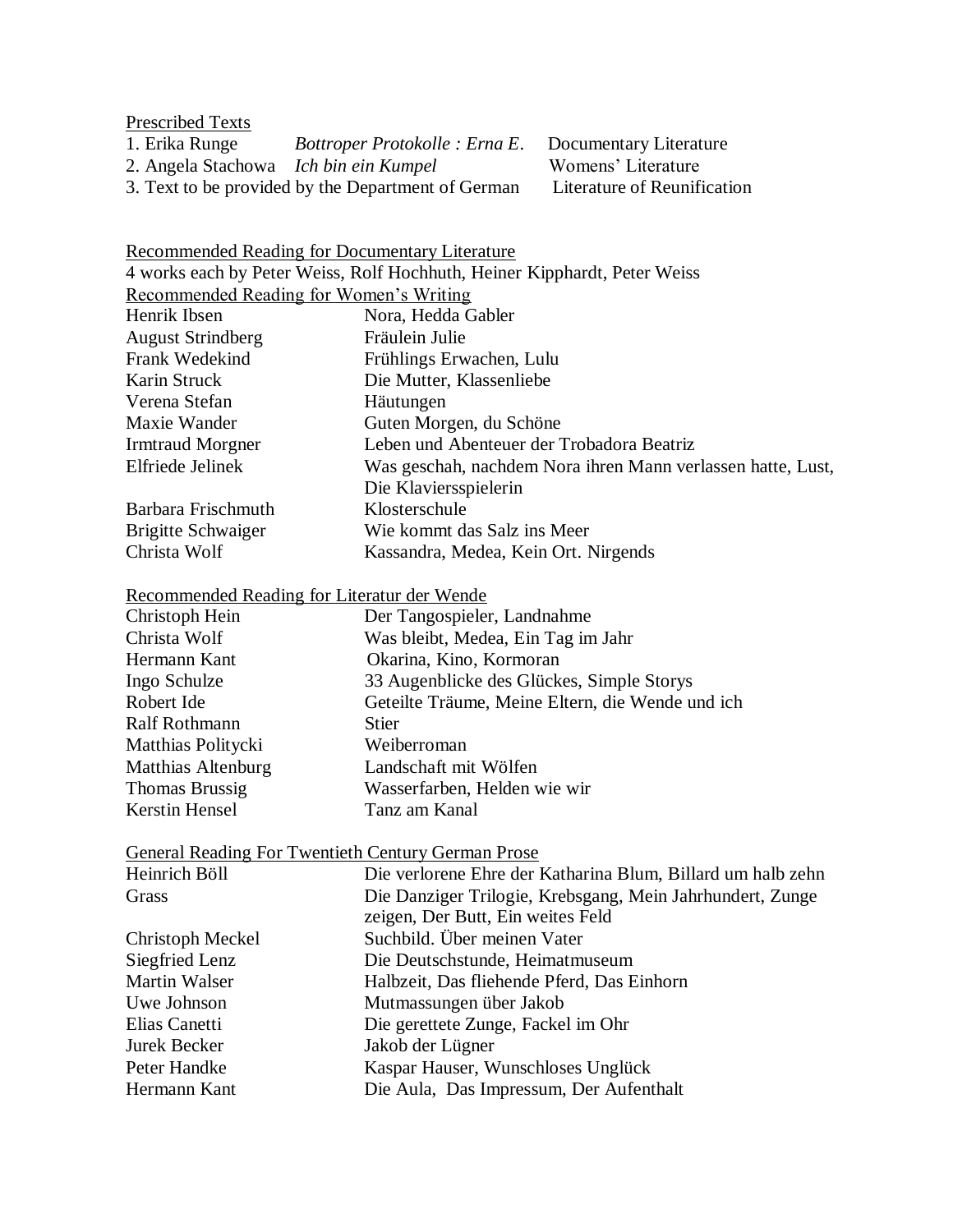| Ulrich Plenzdorf        | Die neuen Leiden des jungen Werthers               |
|-------------------------|----------------------------------------------------|
| <b>Bernhard Schlink</b> | Der Vorleser                                       |
| Patrick Süskind         | Parfüm                                             |
| Daniel Kehlmann         | Die Vermessung der Erde, Ich und Kaminski, Ruhm    |
| Elfriede Jelinek        | Die Klavierspielerin                               |
| Herta Müller            | Herztier, Heute wäre ich mir lieber nicht begegnet |
| Uwe Johnson             | Mutmassungen über Jakob                            |
|                         |                                                    |

| N <sub>O</sub> | Name of Subject         | No. of Credits |
|----------------|-------------------------|----------------|
| <b>GER 545</b> | Nachkriegsgeschichte II |                |

This course is intended to bring out the highlights of postwar German history as it pertains to the political and social development of the Federal Republic from 1945 till reunification.

| <b>Prescribed Texts</b>    |                                           |                                                      |  |  |
|----------------------------|-------------------------------------------|------------------------------------------------------|--|--|
| Kurt Sontheimer            | Grundzüge des politischen Systems der BRD |                                                      |  |  |
| <b>Eckart Thürich</b>      | Deutschlands Weg zur Einheit              |                                                      |  |  |
| For Long Questions         |                                           |                                                      |  |  |
| 1. From Eckart Thürich     |                                           | Deutschlands Weg zur Einheit                         |  |  |
| 2. From Sontheimer:        |                                           |                                                      |  |  |
| Chapter $3(2)$             |                                           | Klassengesellschaft oder pluralistische Gesellschaft |  |  |
| Chapter $4(2)$             | Traditionen                               | (Die politische Kultur der BRD)                      |  |  |
| Chapter $5(2)$             | Das Parteiensystem                        | (Die politischen Parteien und das Parteiensystem)    |  |  |
| Chapter $6(2)$             | Die Grossverbände                         | (Der westdeutsche Interessenpluralismus)             |  |  |
| <b>For Short Questions</b> |                                           |                                                      |  |  |
| Das Parteiengesetz         |                                           |                                                      |  |  |
| Das Parteienverbot         |                                           |                                                      |  |  |
| Das Kanzlerprinzip         |                                           |                                                      |  |  |

Das konstruktive Misstrauensvotum Der Bundespräsident Das Bundesverfassungsgericht

| <b>NO</b>      | Name of Subject               | No.of Credits |
|----------------|-------------------------------|---------------|
| <b>GER 546</b> | MA Dissertation and Viva Voce |               |

Students of MA German are expected to write a dissertation as partial fulfilment of the course requirements.